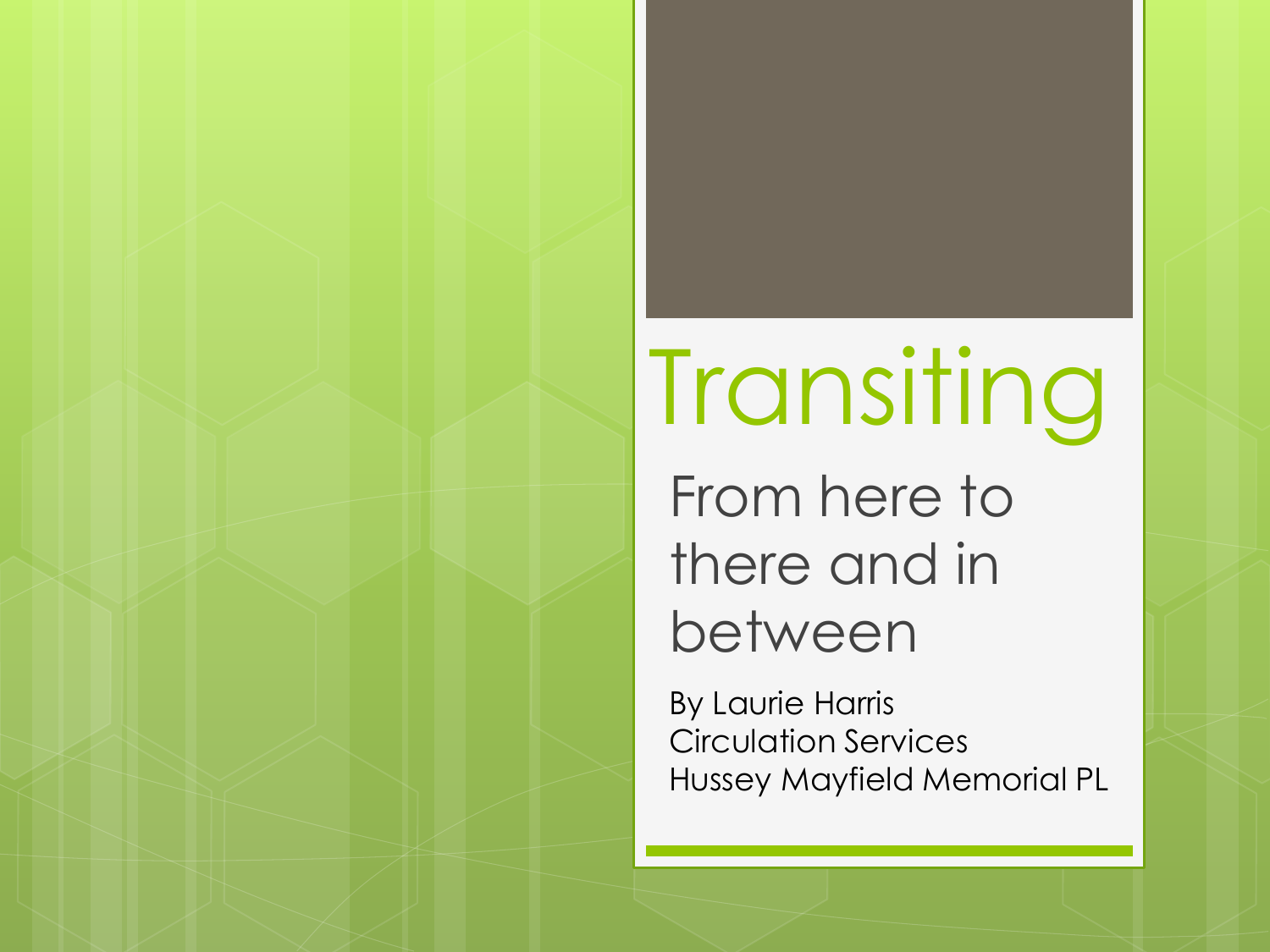### Our transit work room

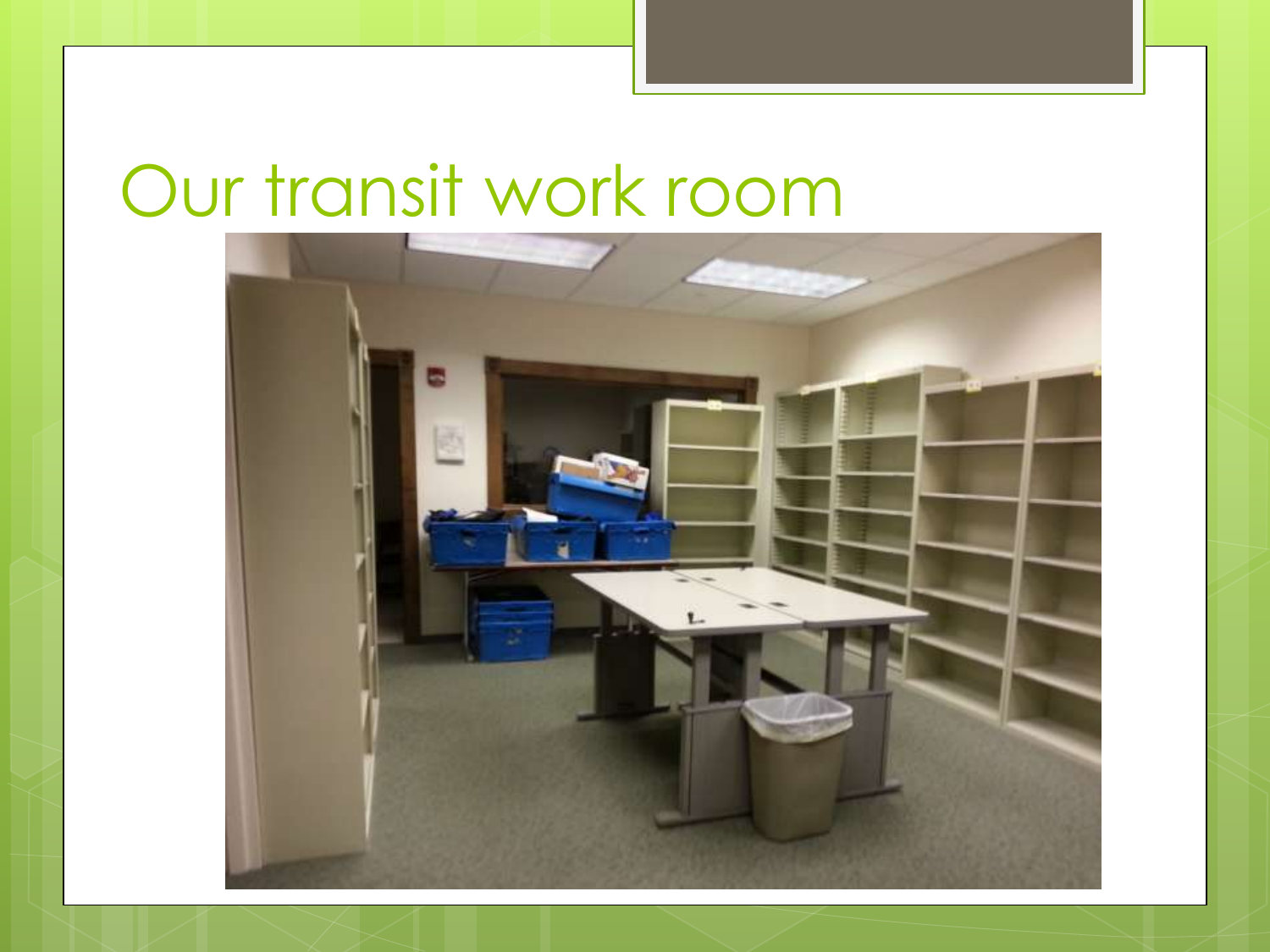#### Organizing the shelves by library names



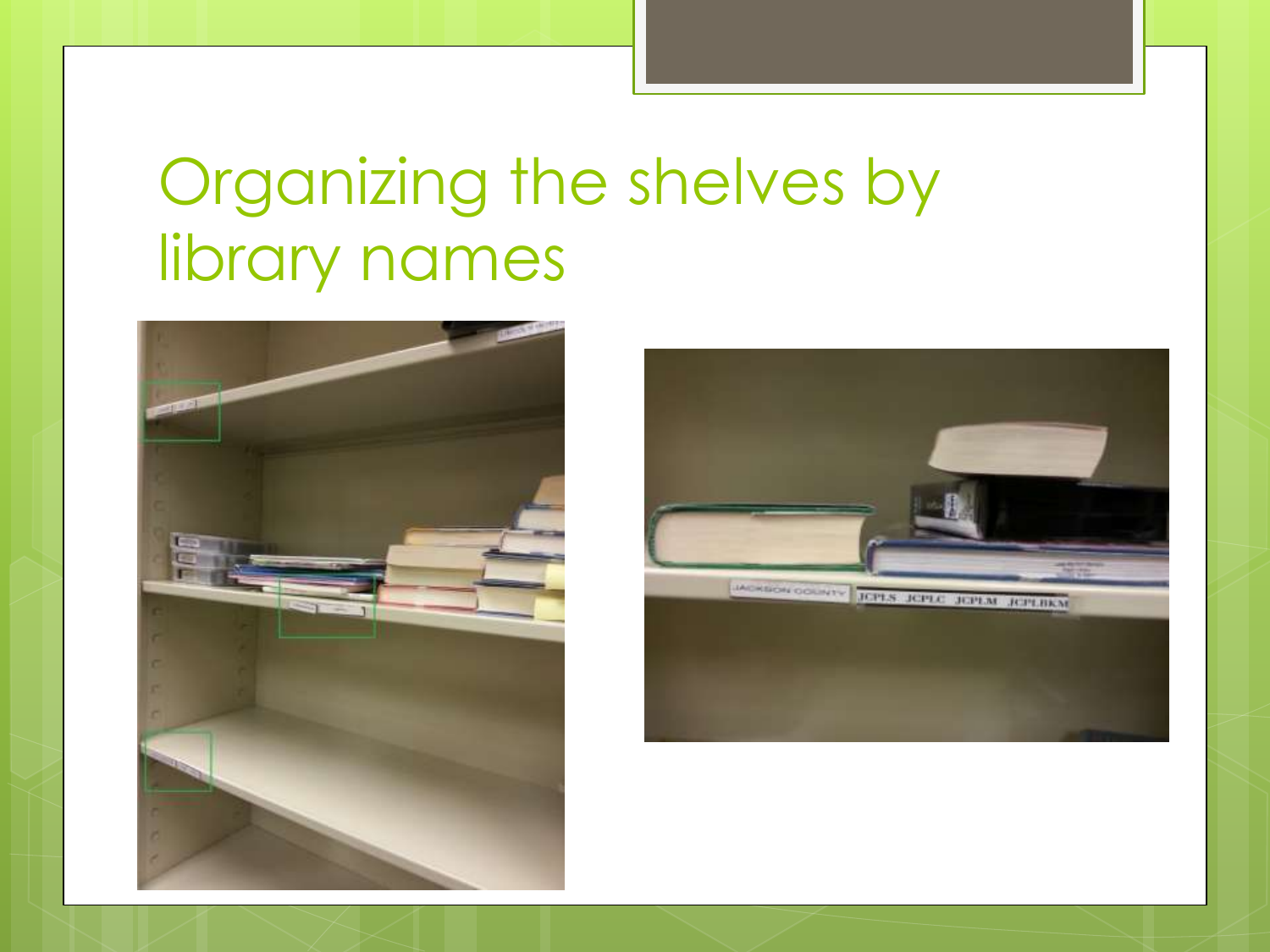#### Computer conveniently located in work room for creating manifest invoice

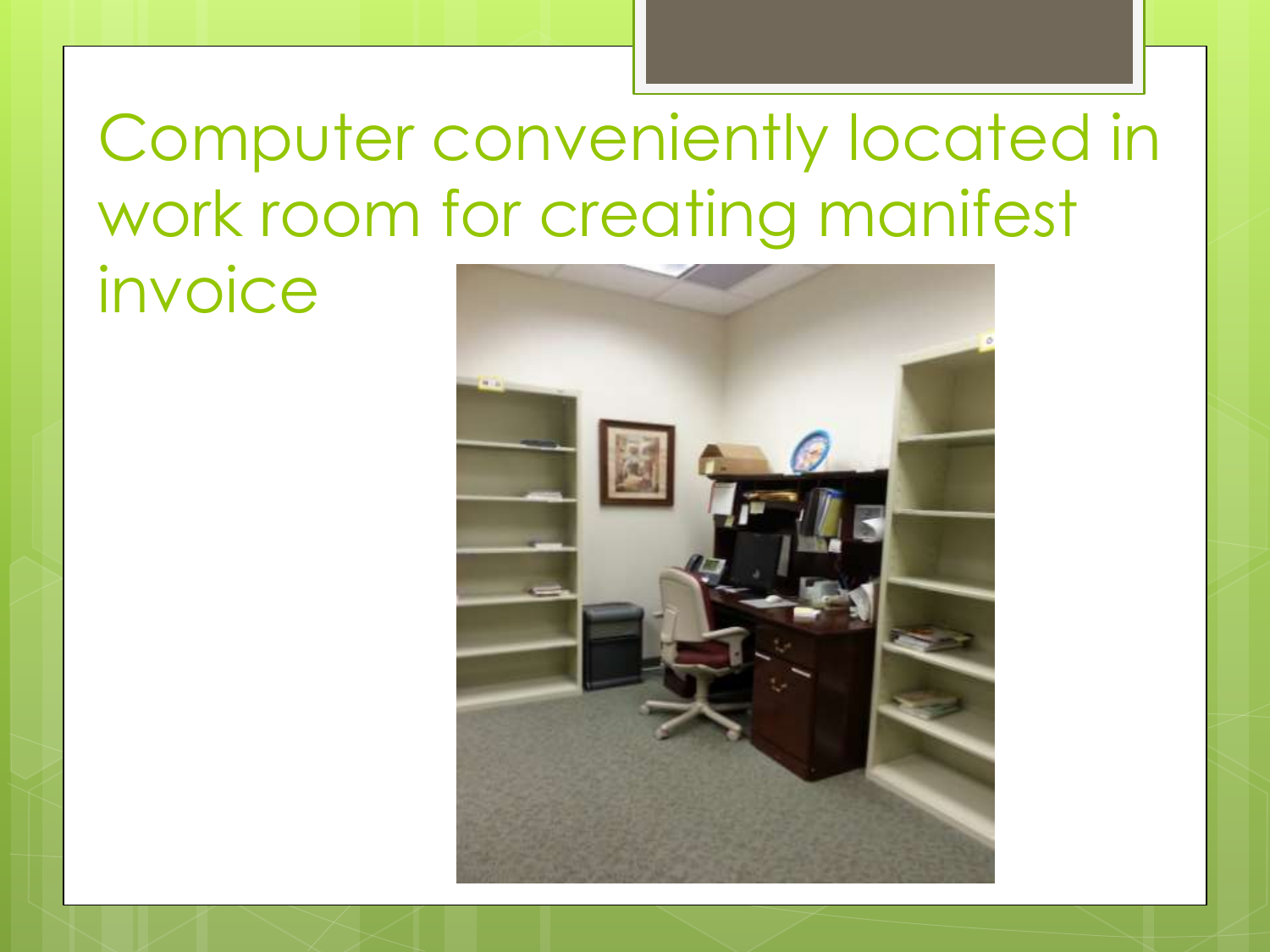#### The "all important" schedule!

|                  |               | <b>Miscontage</b> | Tuesday           | <b>Wednesday</b> |                                 |                  | Friday             |                  |              |
|------------------|---------------|-------------------|-------------------|------------------|---------------------------------|------------------|--------------------|------------------|--------------|
| Virginia - 40    |               | 8 00-5 00         | CIFF              | <b>CHANH 1-3</b> | 8.00-5:00                       |                  | <b>BO-5-00</b>     |                  | Sint<br>3930 |
| Special<br>Break |               | (1)1200           | (1)1200           | (1) 12 00        |                                 |                  |                    |                  |              |
|                  |               | 2 15 3 45         |                   |                  | $(1)$ 12,00<br><b>T UO-2 00</b> |                  | (1, 1, 1, 2, 1, 0) |                  |              |
|                  |               |                   |                   |                  |                                 |                  |                    |                  |              |
| $KerrnR - 40$    |               | $800-500$         | 8:00-5:00         | 8.00-5.00        |                                 |                  |                    |                  |              |
| <b>Special</b>   |               |                   |                   | DHIADH 1-3       | 8:00-5:00                       |                  | 00.0-00.0          |                  |              |
| Break            |               | (L) 12:00         | $(L)$ 12 00       | $(L)$ 12.00      |                                 | (1) 12.00        |                    | (1, 12, 00)      |              |
|                  |               | $315-345$         | 10 30 12 00       | 11:00-12:15      |                                 | $2 - 15 - 345$   |                    | $0.00 - 12 - 15$ |              |
|                  |               |                   |                   |                  |                                 |                  |                    |                  |              |
| Andrea - 20      |               | 10 00 2 15        | OFF               | OFF              |                                 | <b>B:00-0:00</b> |                    | OIT              |              |
|                  |               |                   |                   | wrk wknd         |                                 | 3:46-8:45        | <b>WEN WHITE</b>   |                  |              |
|                  |               |                   |                   |                  |                                 |                  |                    |                  |              |
| $Sustie - 20$    |               | 3.45-8.45         | <b>VAC</b>        | <b>VAC</b>       |                                 | 8:00-1:00        |                    | OFF              |              |
|                  |               |                   |                   |                  |                                 |                  |                    |                  |              |
|                  |               |                   |                   |                  |                                 |                  |                    |                  |              |
| $mny - 25$       |               | $9.00 - 3.15$     | $2:30 - 8:45$     | $9:00 - 3:15$    |                                 | 8:00-2:15        |                    | OFF              |              |
|                  |               |                   |                   |                  |                                 | <b>CIECOS PS</b> |                    |                  |              |
|                  |               |                   |                   |                  |                                 |                  |                    |                  |              |
| $nnah - 20$      |               | $9.00 - 2.00$     | OFF               | $3:45 - 8:45$    |                                 | 8:00-1:00        |                    | $12:15-$         |              |
|                  |               |                   |                   |                  |                                 |                  |                    |                  |              |
|                  |               |                   |                   |                  |                                 |                  |                    |                  |              |
|                  |               |                   |                   |                  |                                 |                  |                    |                  | 11:0         |
| $ia - 25$        | OFF           |                   | $2,30-8,45$       |                  | 10:00-4:15                      |                  | 8:00-2:15          |                  |              |
|                  |               |                   |                   |                  |                                 | $1.00 - 2.00$    |                    |                  |              |
|                  |               |                   |                   |                  |                                 |                  |                    |                  |              |
| $-25$            |               | OFF               | $9:00 - 2:00$     | 12:15-5:15       |                                 | 8:00-9:00        |                    |                  | A.           |
|                  |               |                   | → 第410 西 36 花 610 |                  |                                 | $3:45-8:45$      |                    |                  |              |
|                  |               |                   |                   |                  |                                 |                  |                    |                  |              |
|                  |               |                   |                   |                  |                                 |                  |                    |                  |              |
| 25               | $9:00 - 2:00$ |                   | $9:00 - 3:00$     | $3:00 - 8:45$    |                                 | 00:0-9:00        |                    |                  |              |
|                  |               |                   |                   |                  |                                 |                  |                    |                  |              |
|                  |               |                   |                   |                  |                                 |                  |                    |                  |              |
|                  |               |                   |                   |                  |                                 |                  |                    |                  |              |
|                  |               |                   |                   |                  |                                 |                  |                    |                  |              |
|                  |               |                   |                   |                  | OFF                             |                  | 8:00-9:00          |                  |              |
| $-20$            |               | $3:45 - 8:45$     | 11:00-4:00        |                  |                                 |                  |                    |                  |              |
|                  |               |                   |                   |                  |                                 |                  | $1:15-5:15$        |                  |              |
|                  |               |                   |                   |                  |                                 |                  | (0.152)            |                  |              |
|                  |               |                   | Volunteer Lunch   |                  |                                 |                  |                    |                  |              |
|                  |               |                   | 12:00-1:00        |                  |                                 |                  |                    |                  |              |
|                  |               |                   |                   |                  |                                 |                  |                    |                  |              |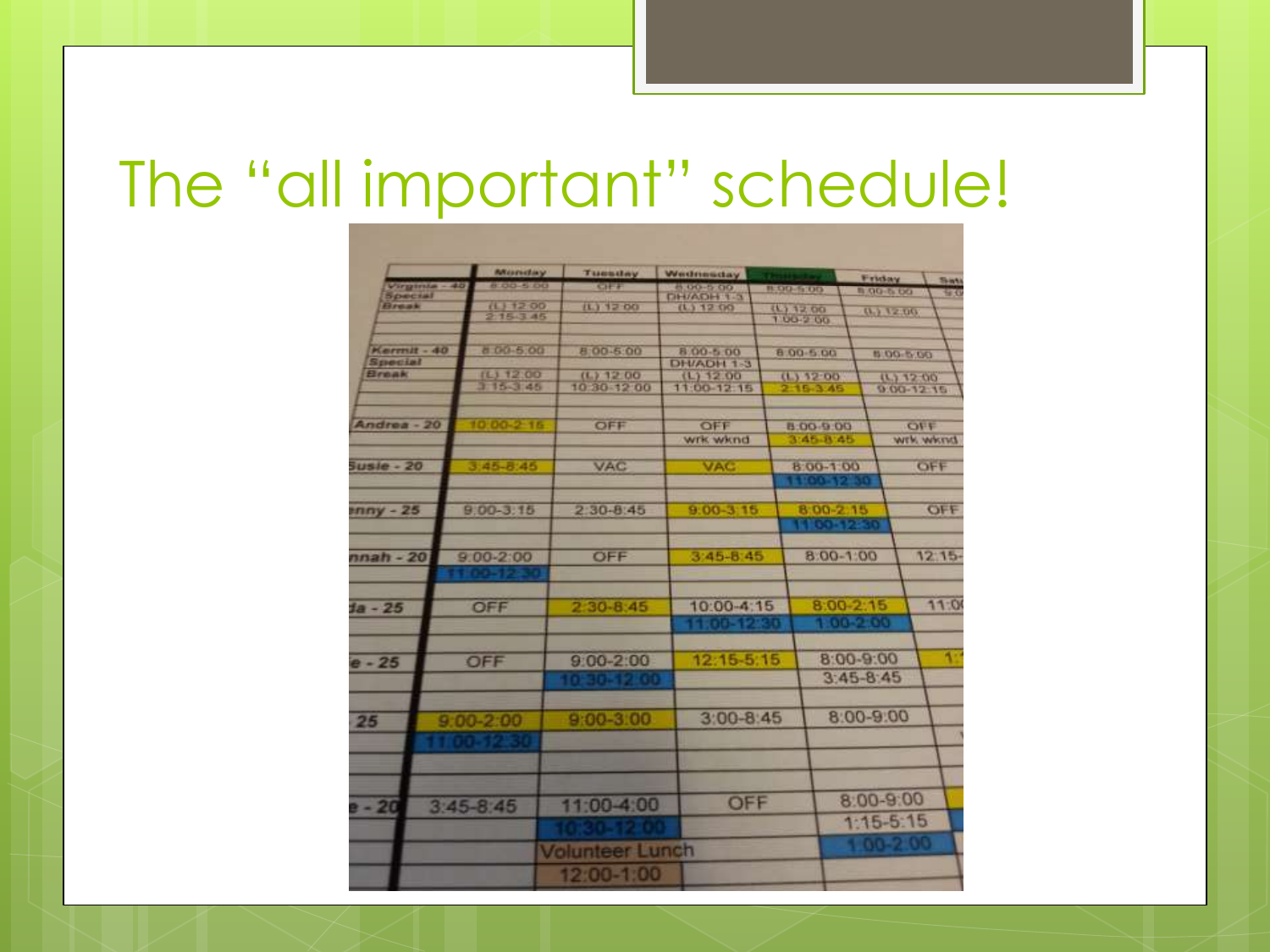Holding cart for items to be transited. It takes a team to get this done in a timely manner.





Hannah and Julie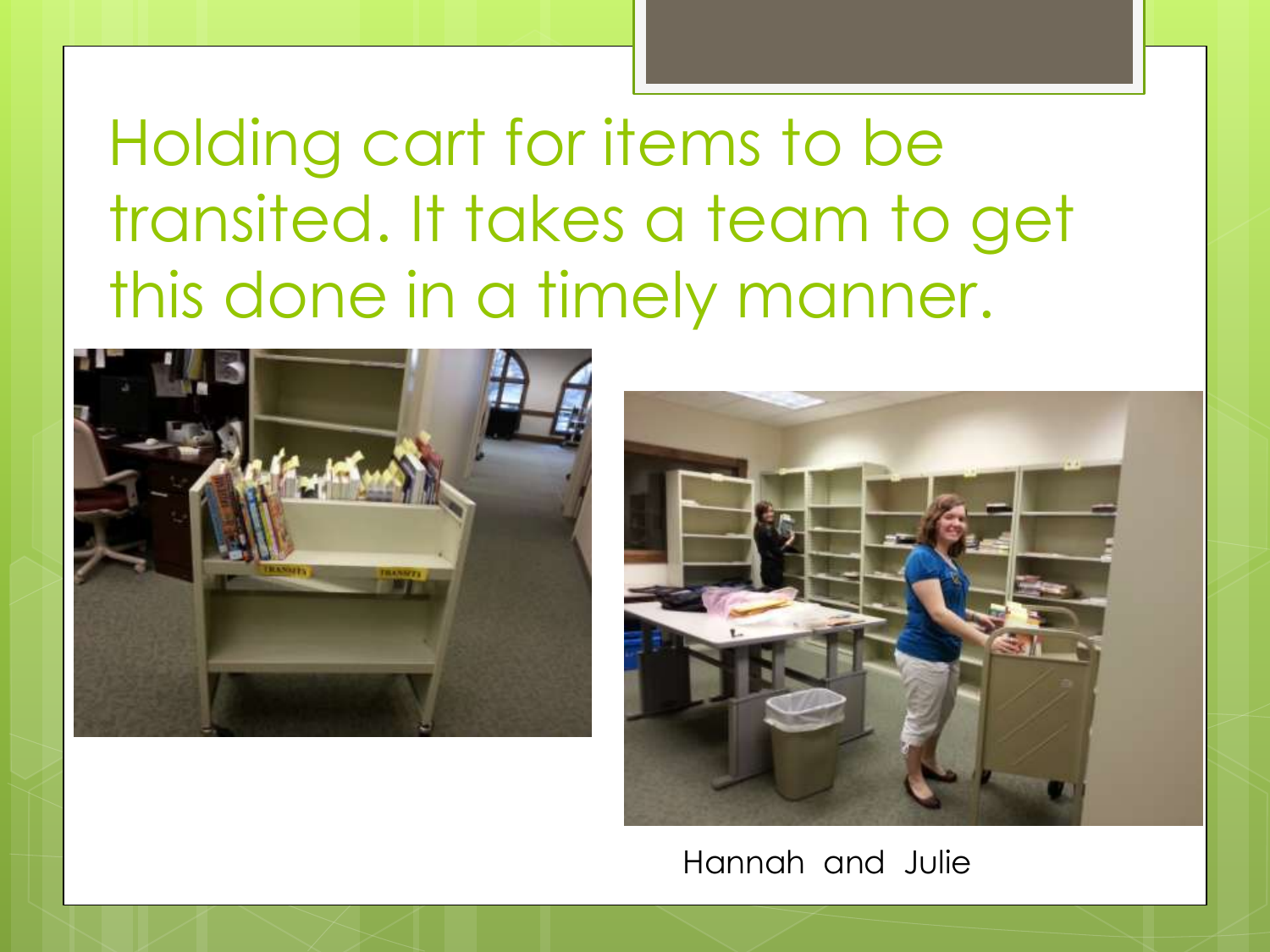### Full shelves waiting to be bagged & Packing materials



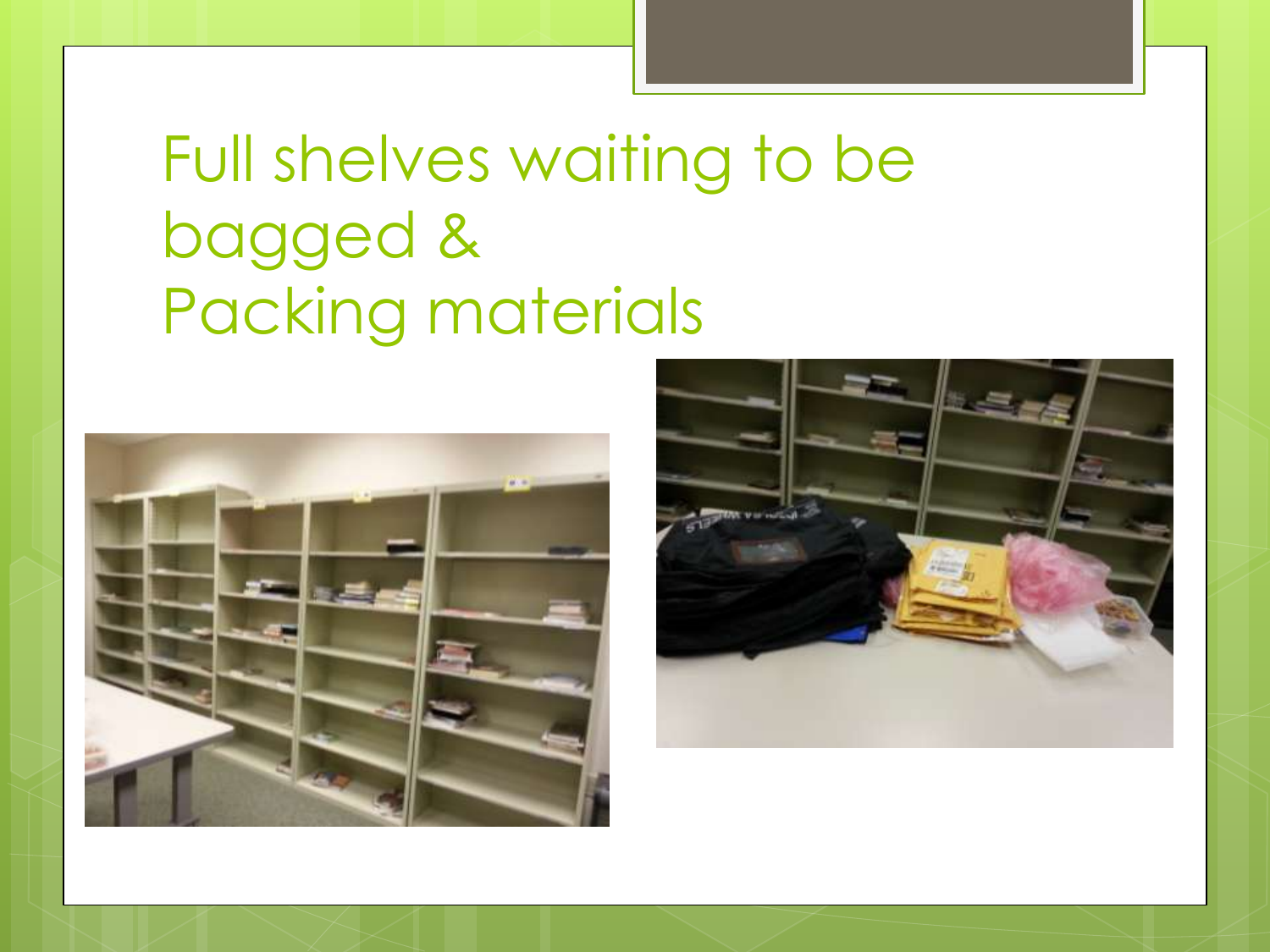#### Bendable items secured & Audio books protected. Hi Hannah!



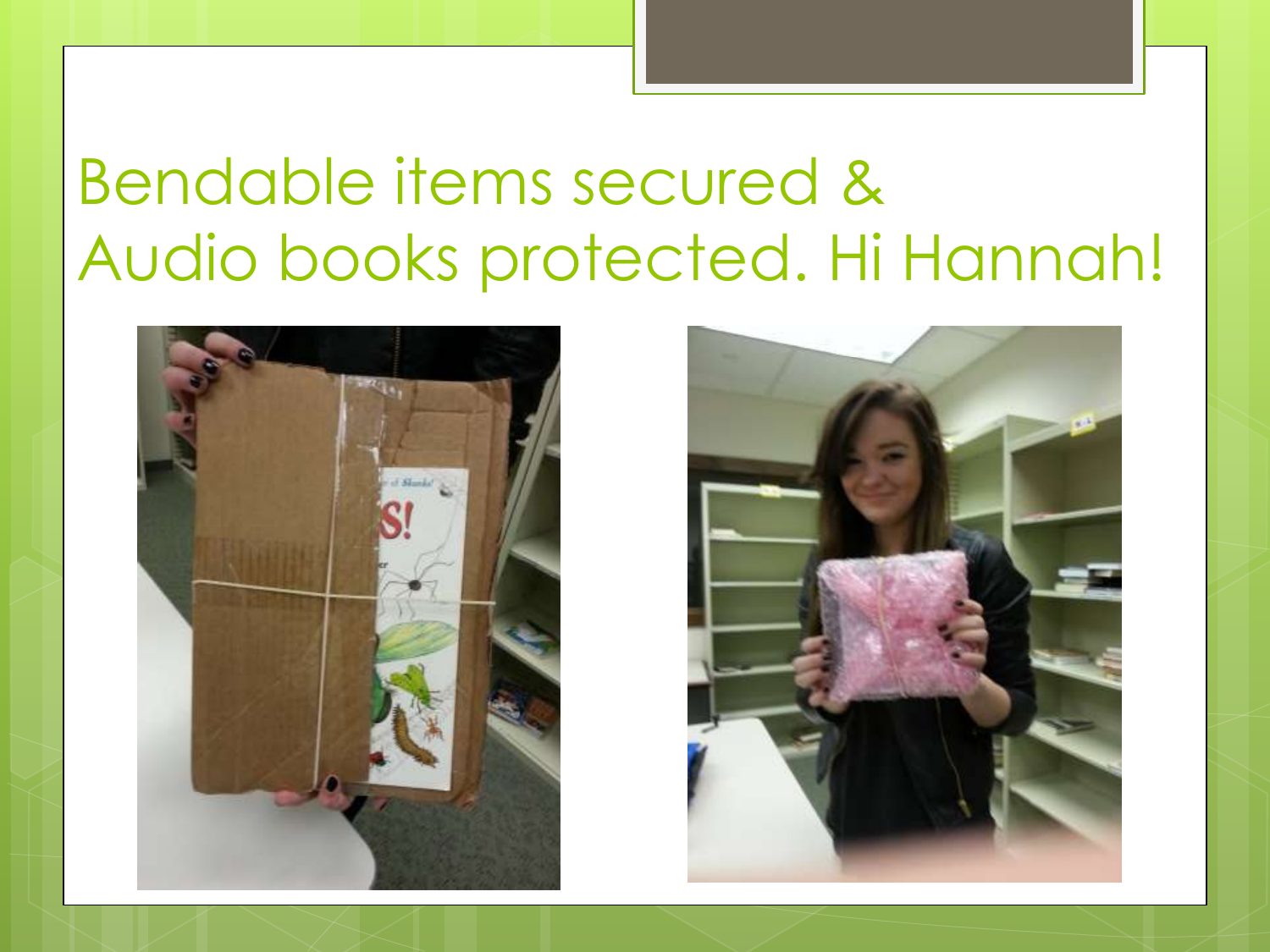### DVD in manila envelope & Paperbacks rubber banded



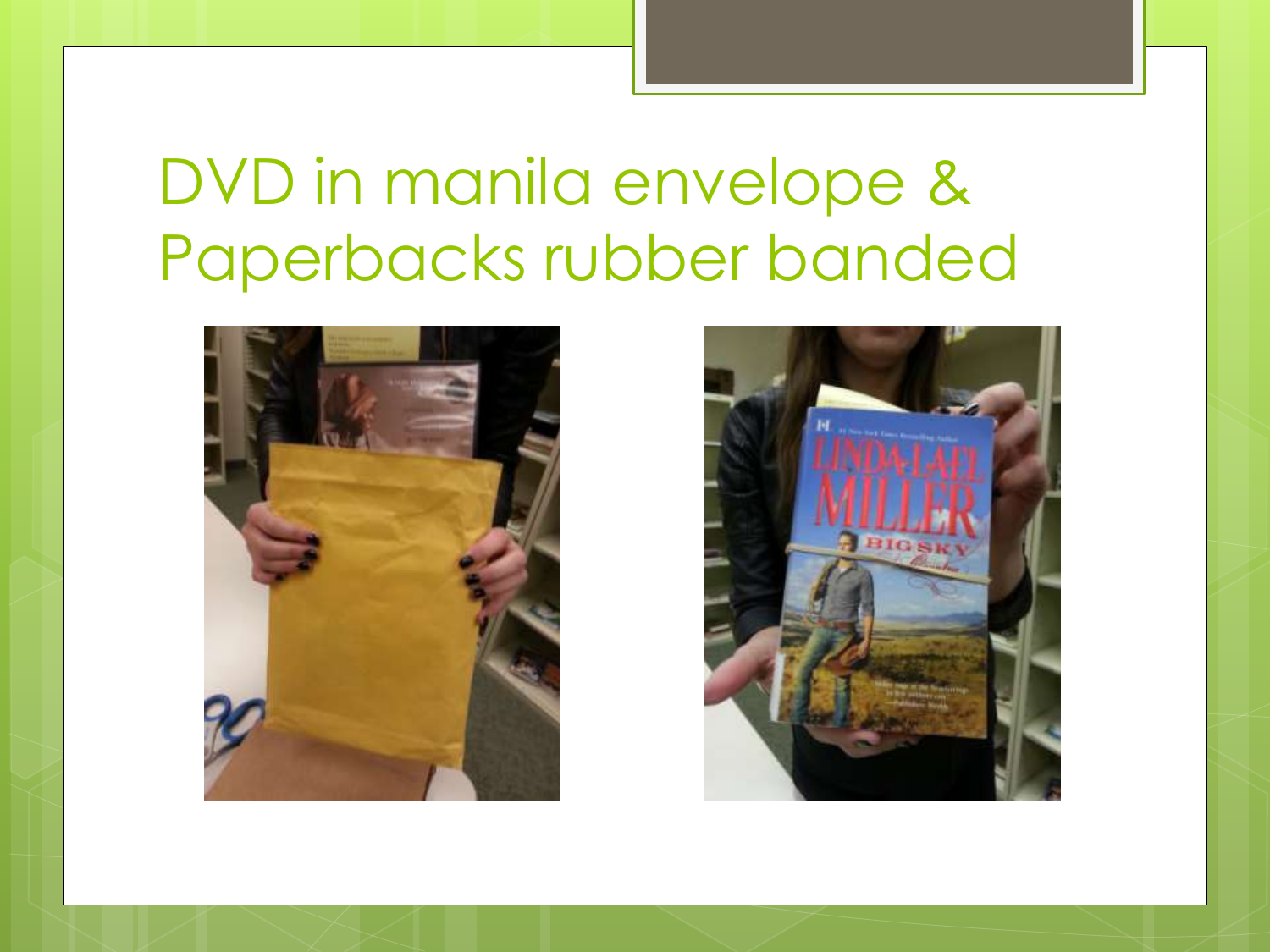## Routing slips to be cut

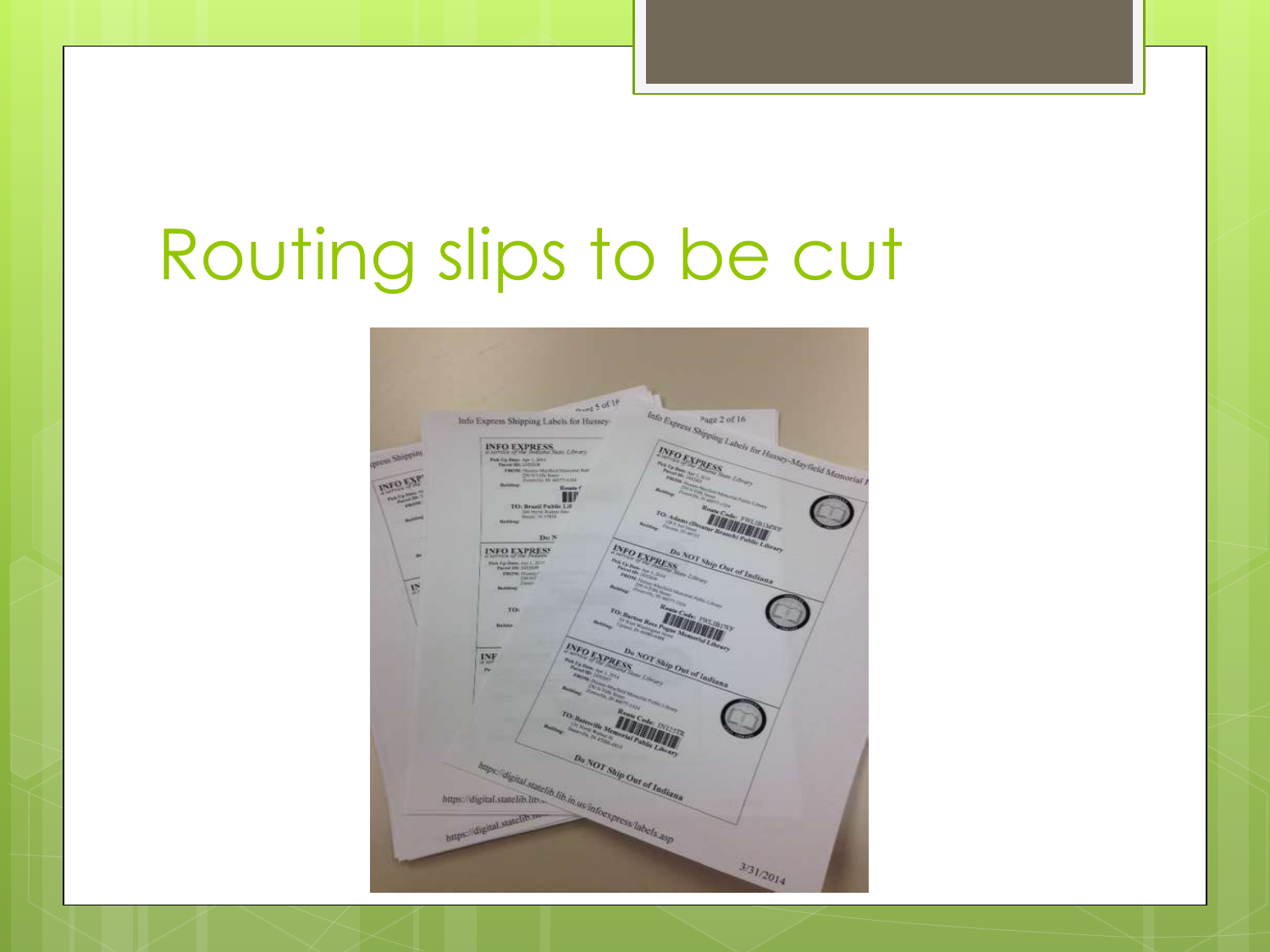### Packing slips inserted TAPE IS NOT NECESSARY!

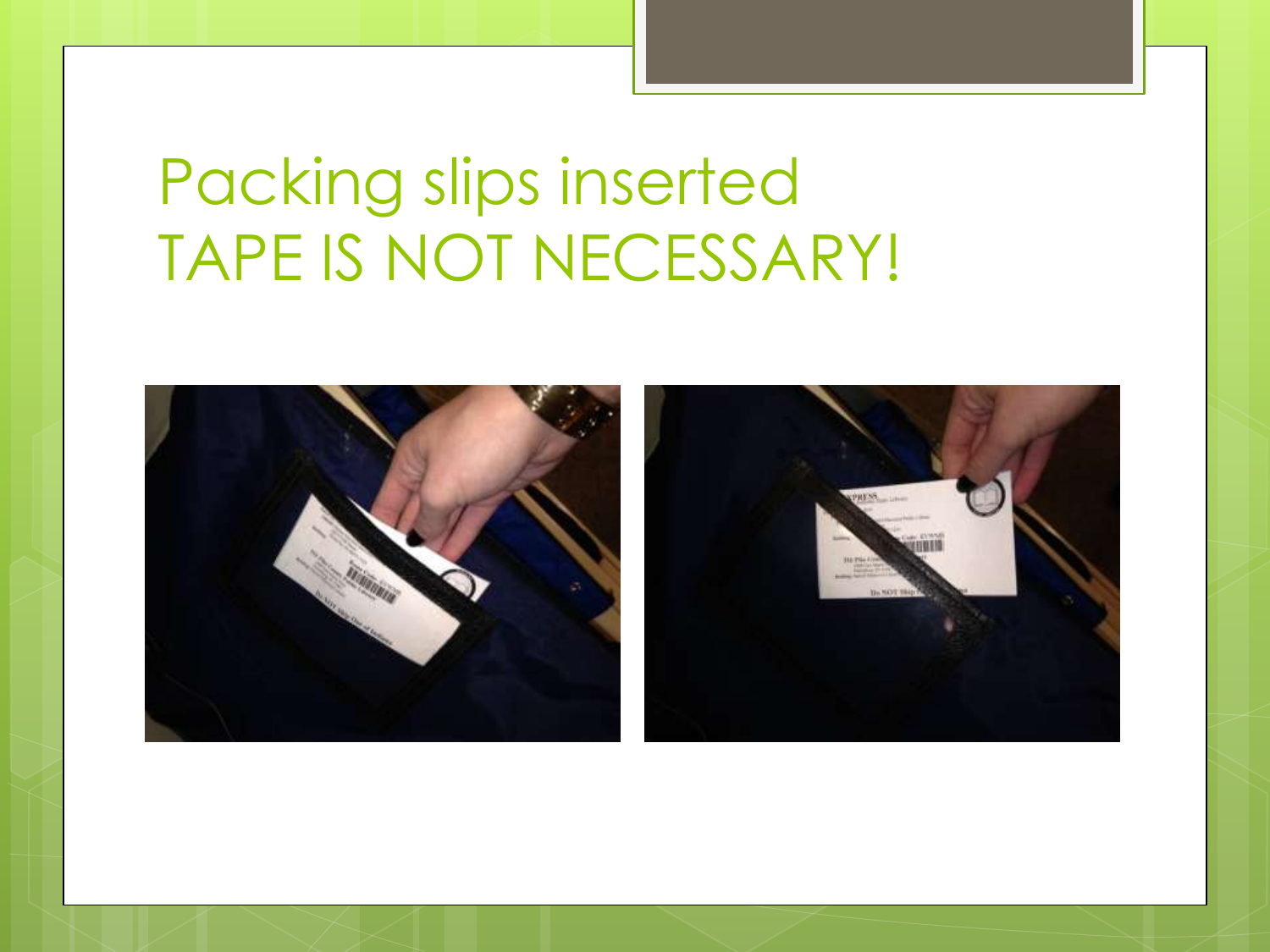## Bins ready for pick up

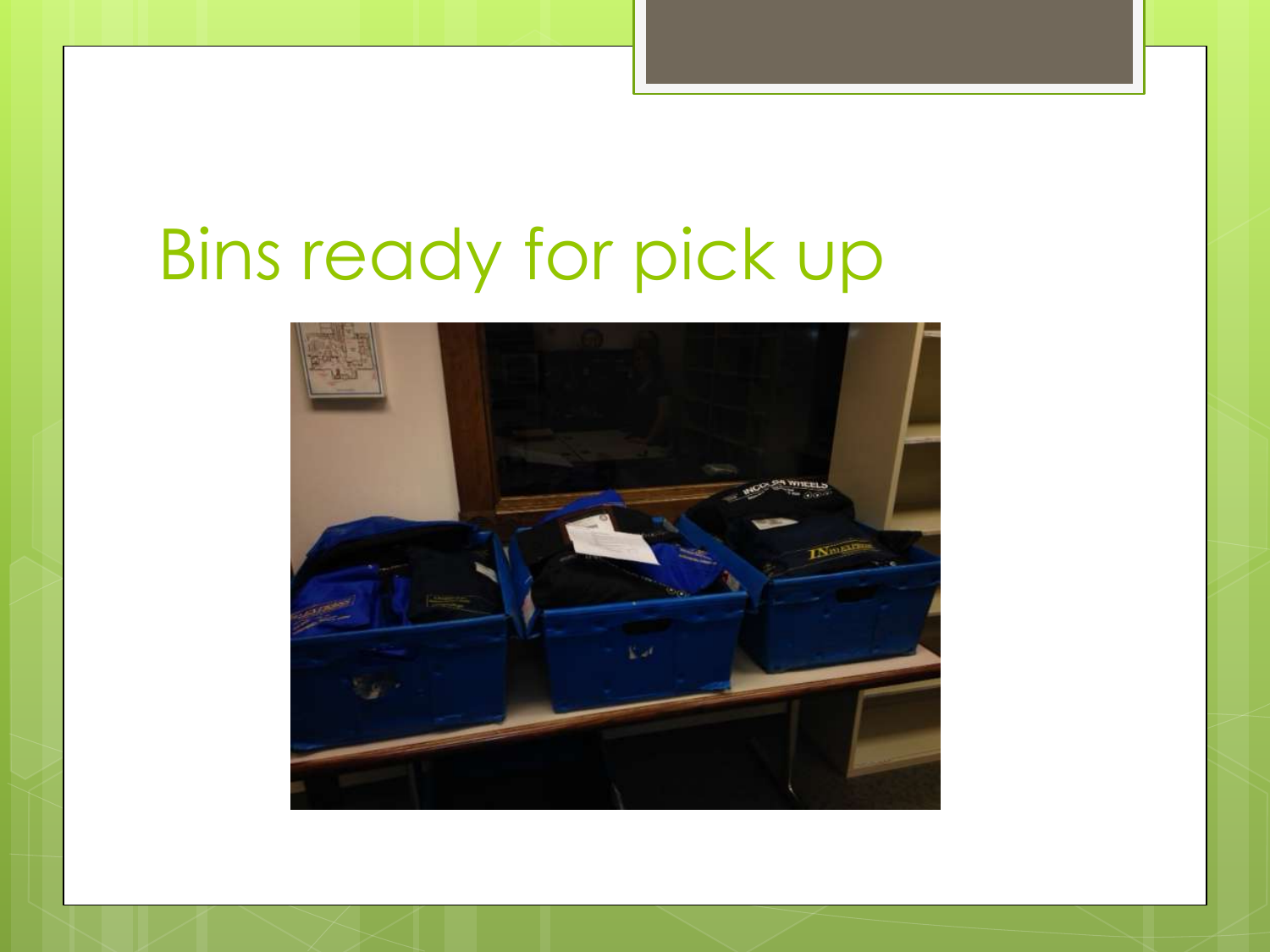### The manifest – 83 pieces!

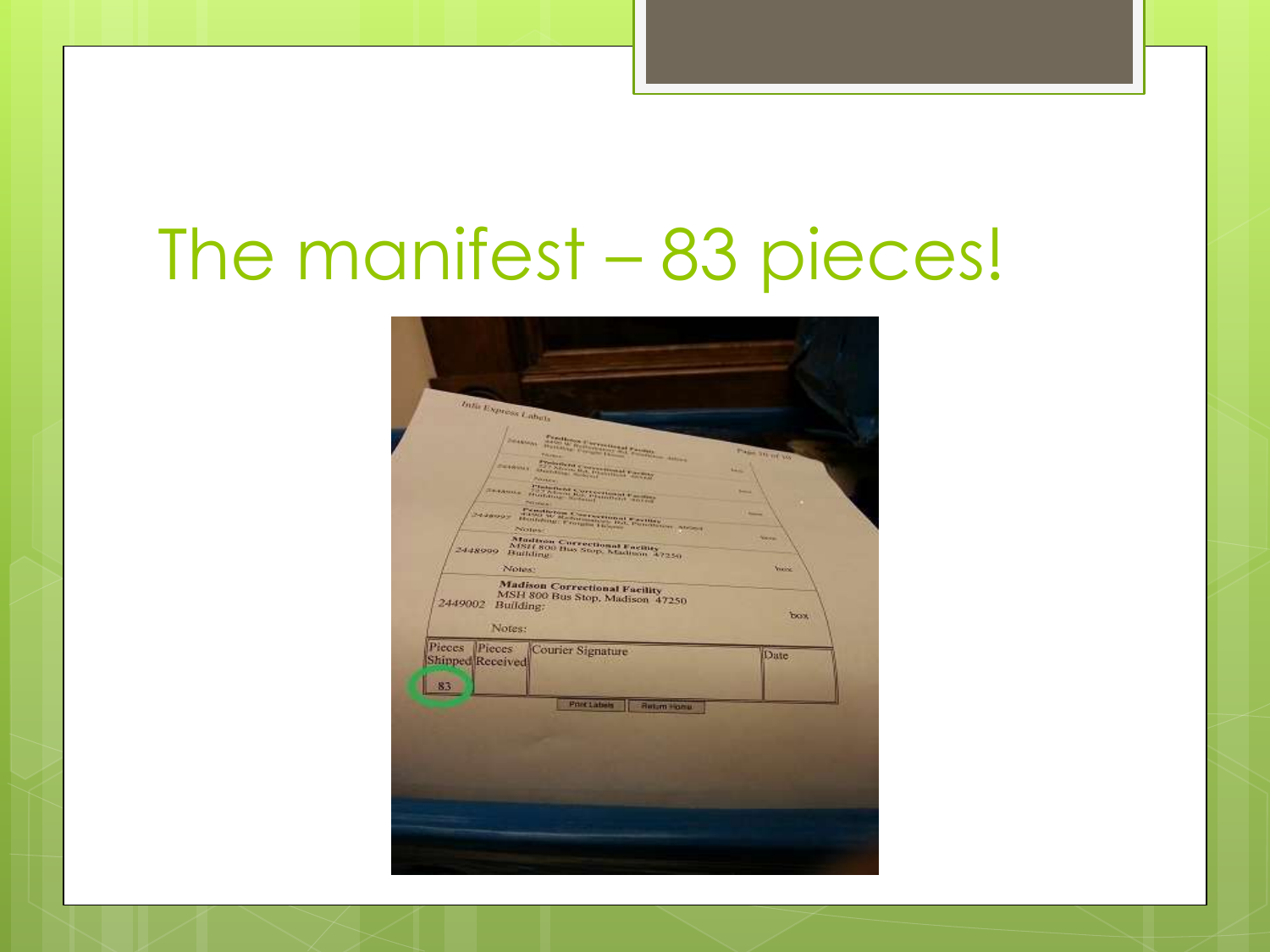### Taking it away & Bringing in the next load



Dennis

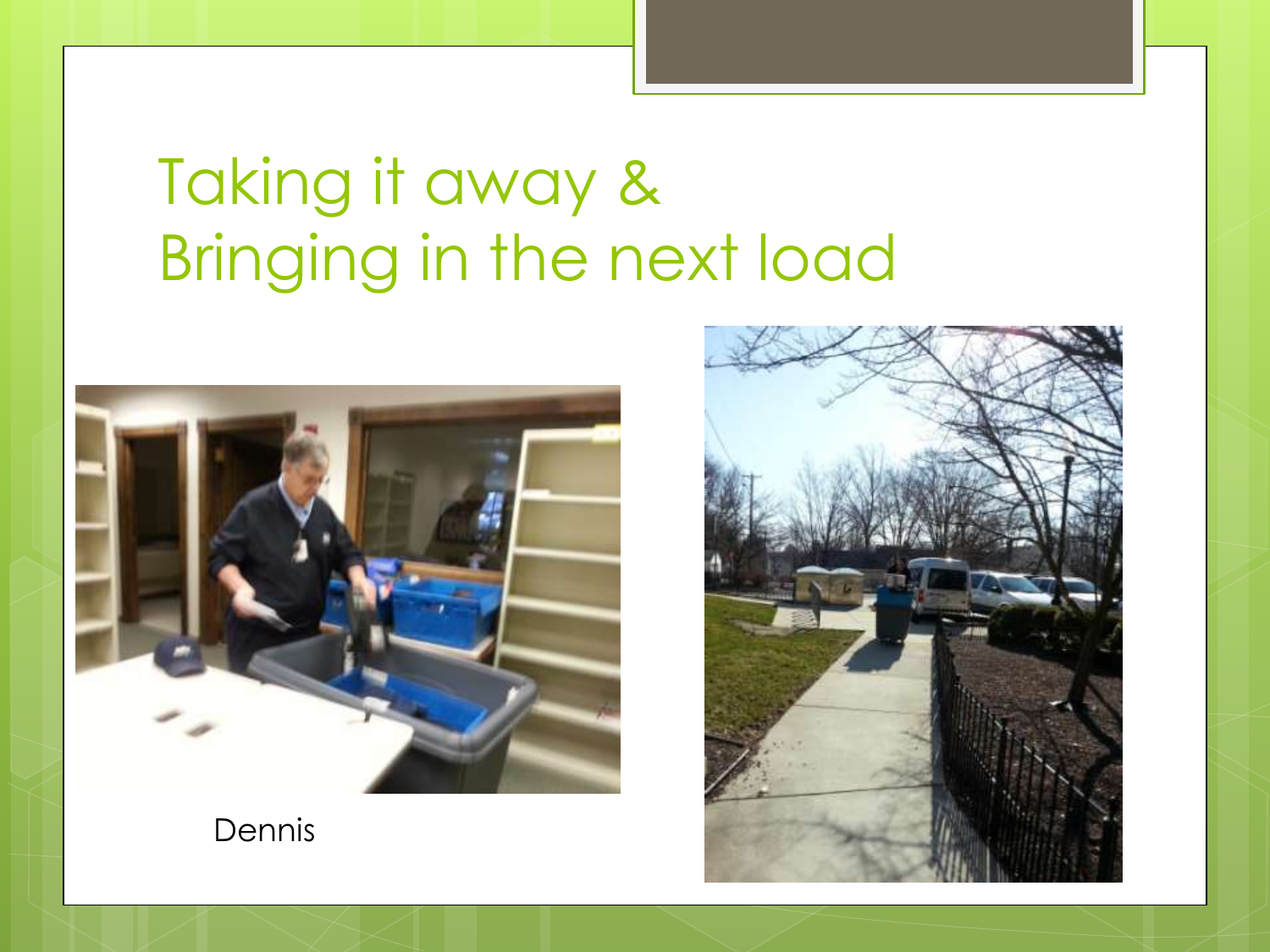#### Wow! That's a lot of pieces!! 76!!!



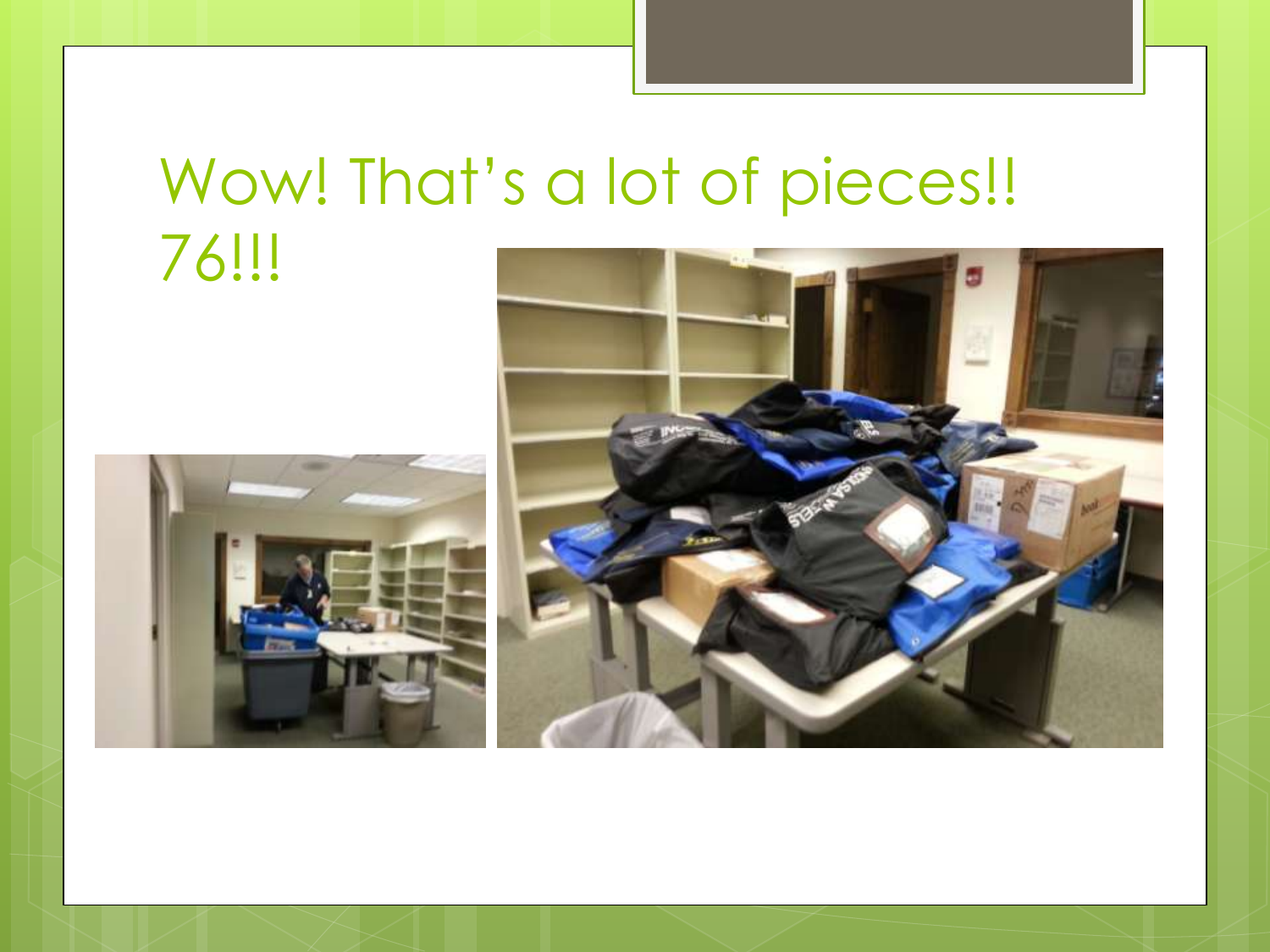Taping packing slip to pocket is sticky business & Transit slip should be inside the item, not taped to front of bag.

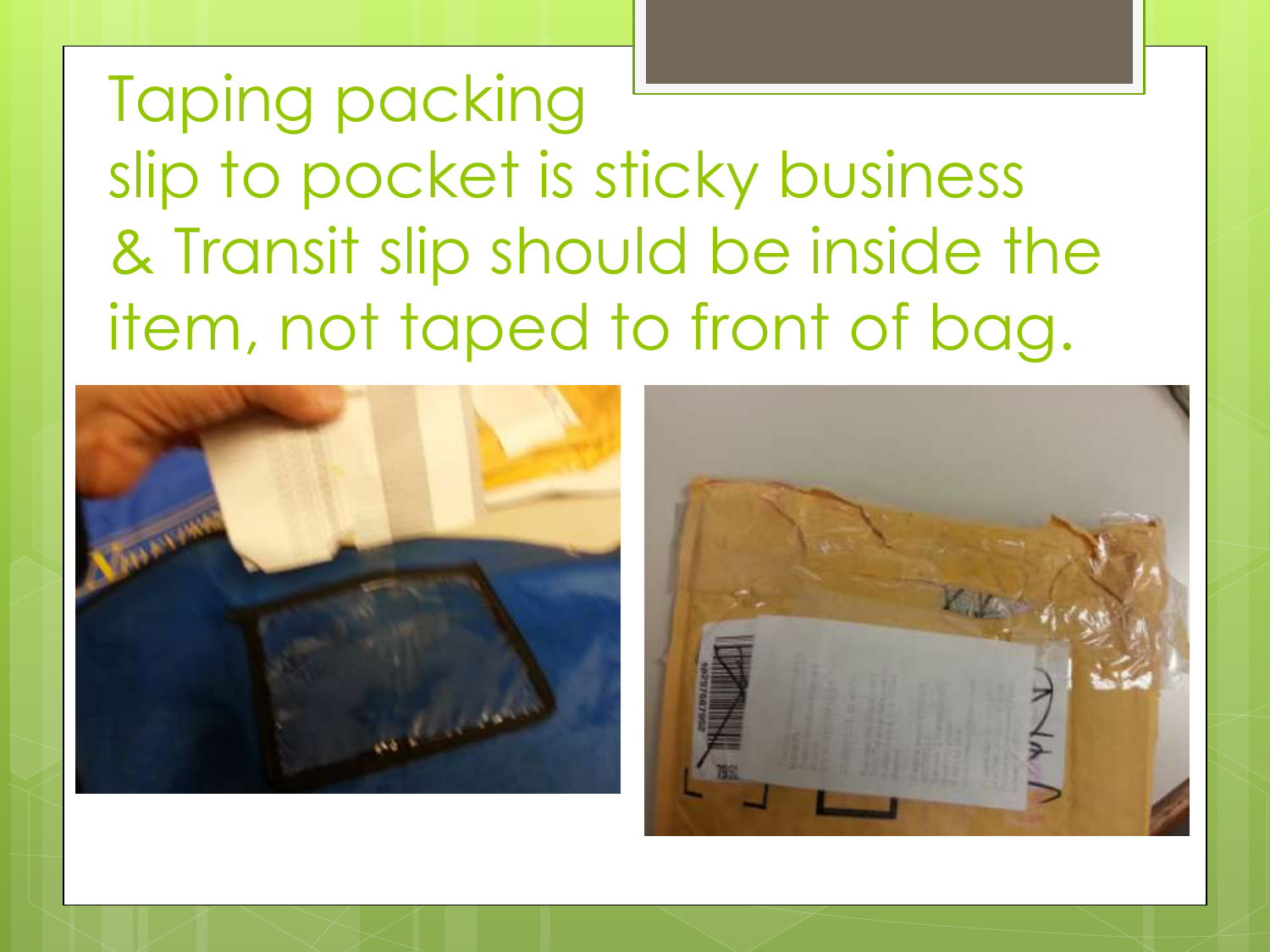More transit slips on outside of packing ??? & Taped up bubble wrap (snap)



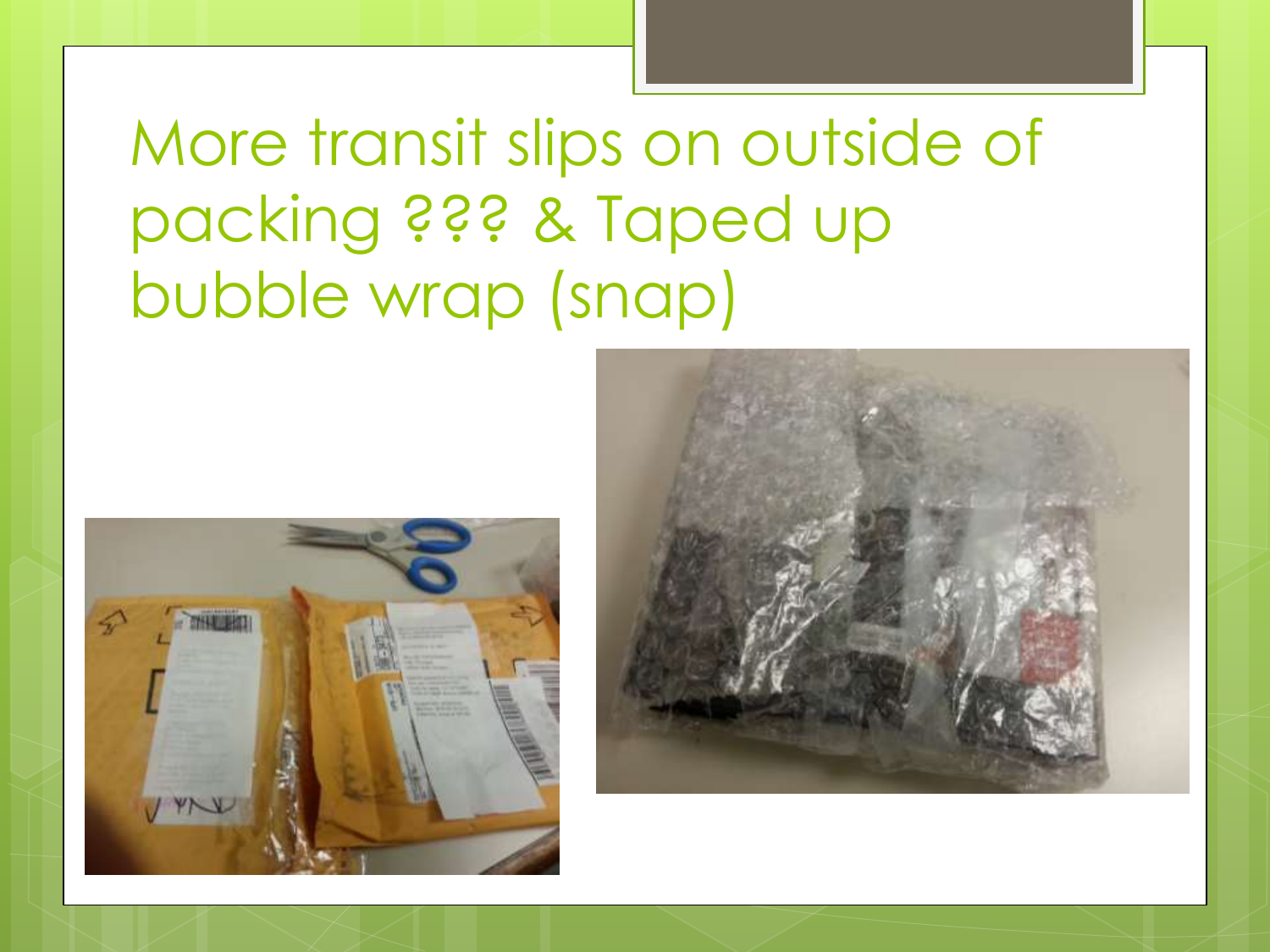# Nice packing job!!

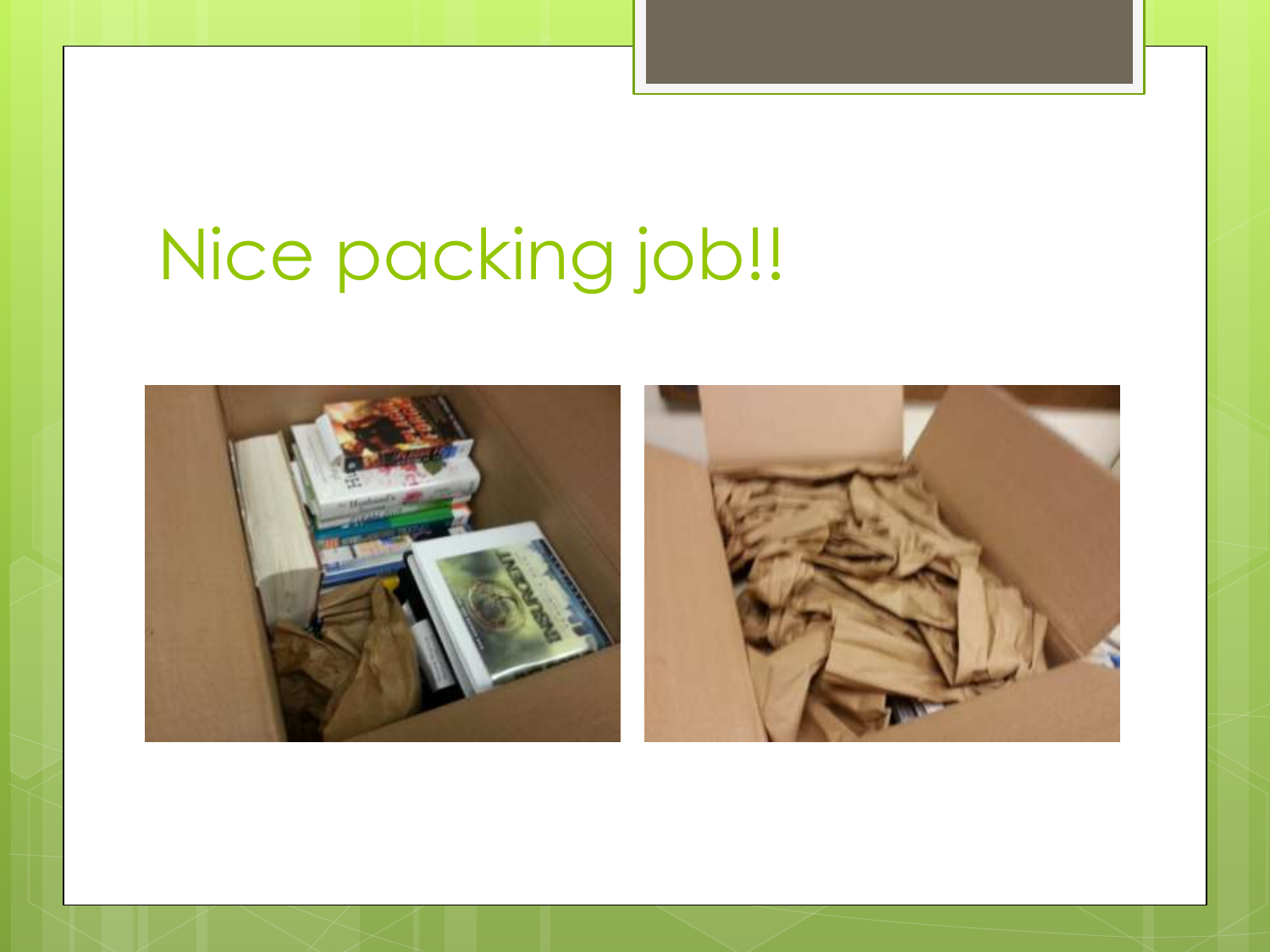OK to send items in a box instead of an info express bag, but do not use an info express bag to protect items. Ruins the bags.



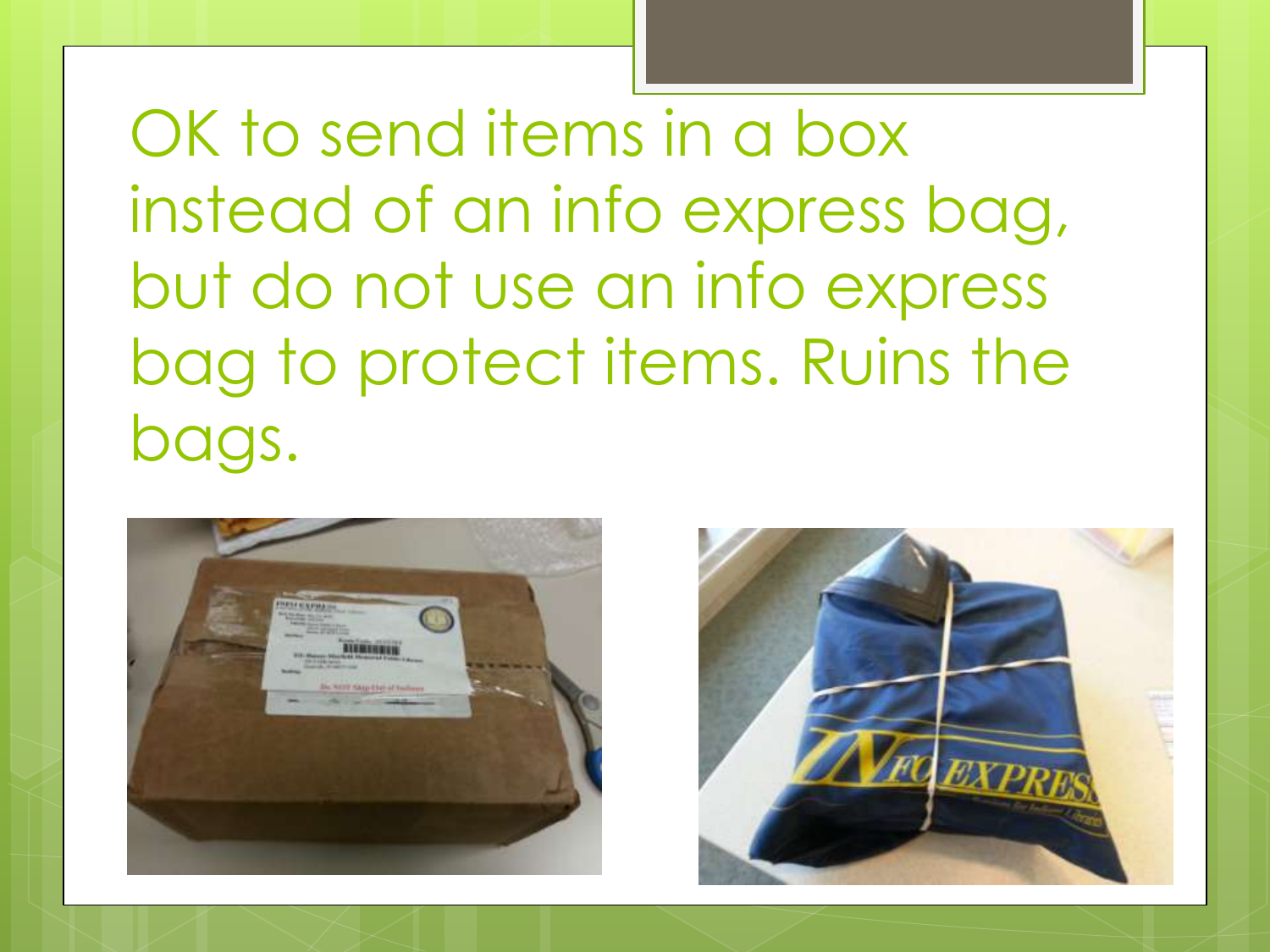### These are terrific wrap jobs. Safe to transport and easy to unwrap. Kudos!!

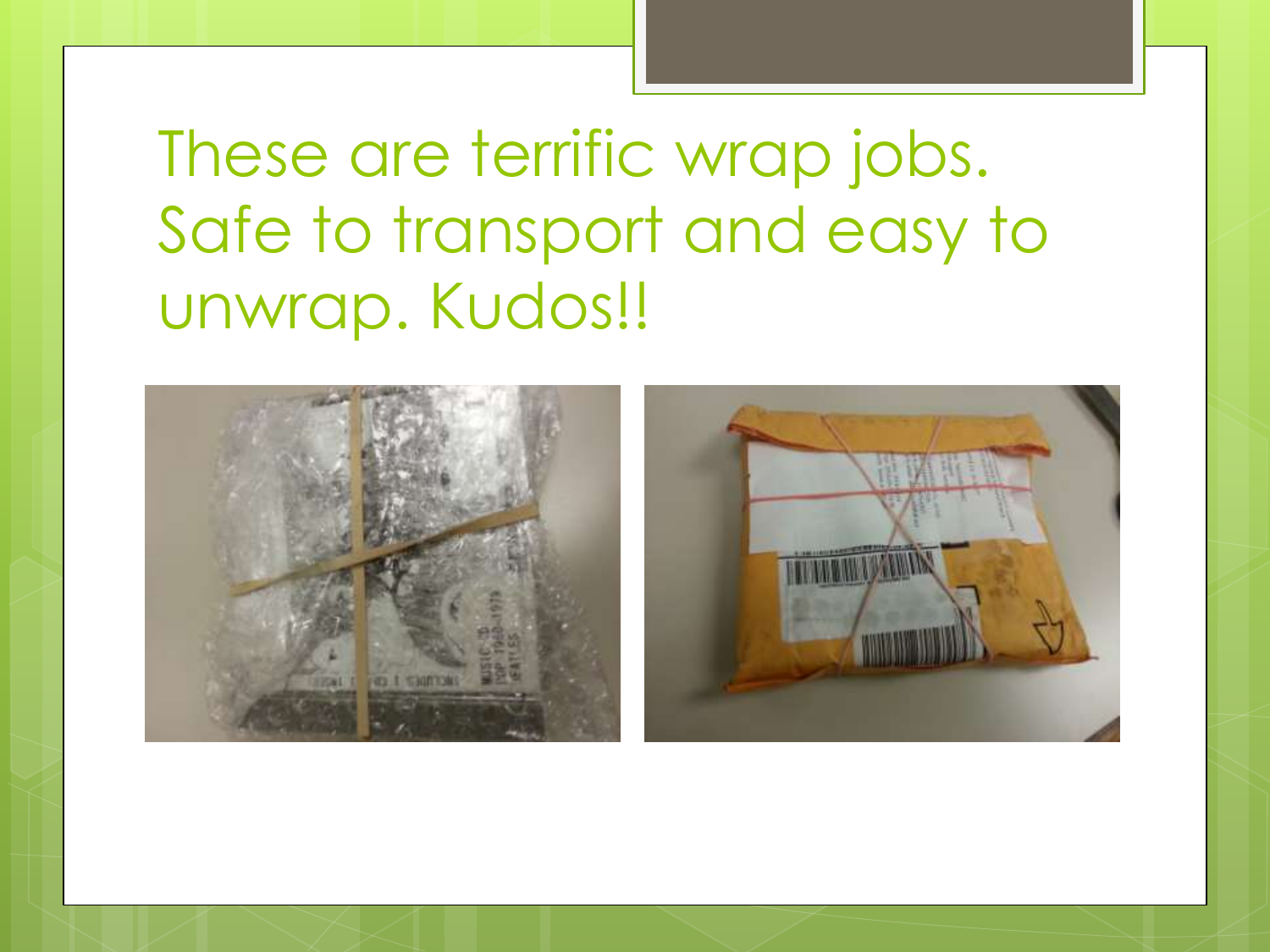Sorting items to be checked in. Holds on one side, our items on the other. Makes for a very organized task.



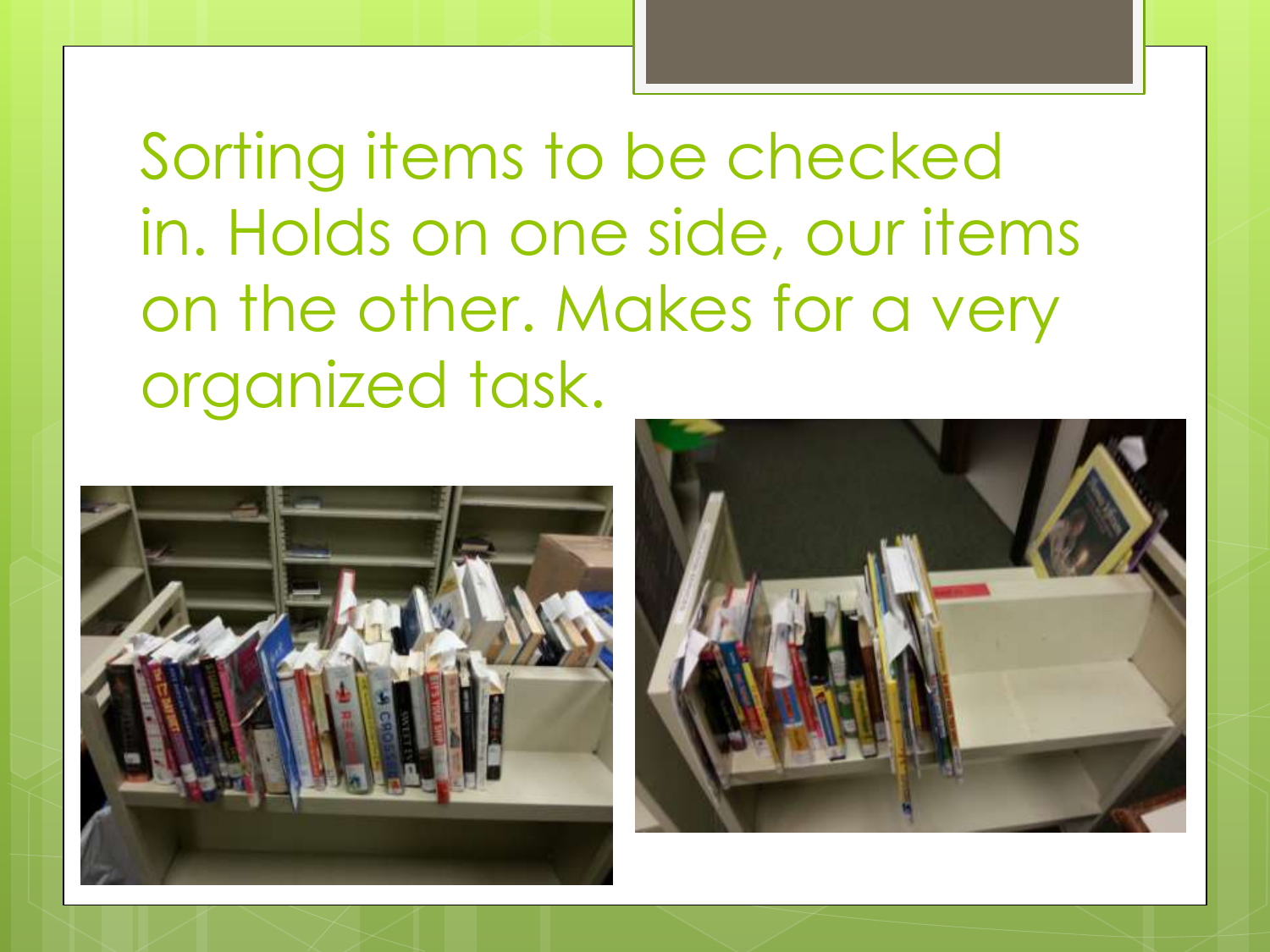Tiina capturing holds/and checking in returns – notice the 2 side by side computers, very handy! Hi Tiina!

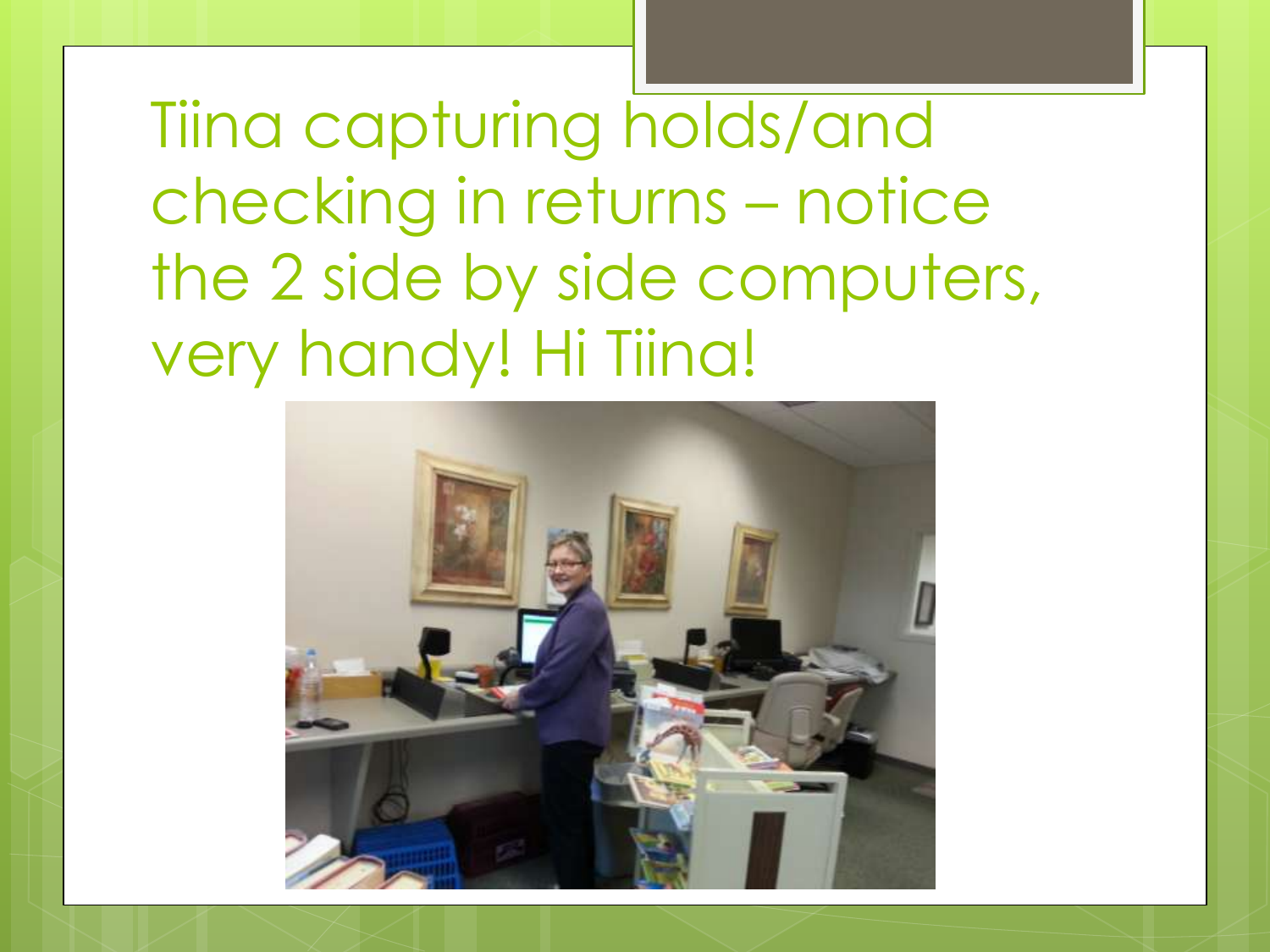### Documenting item's damage to protect the patron